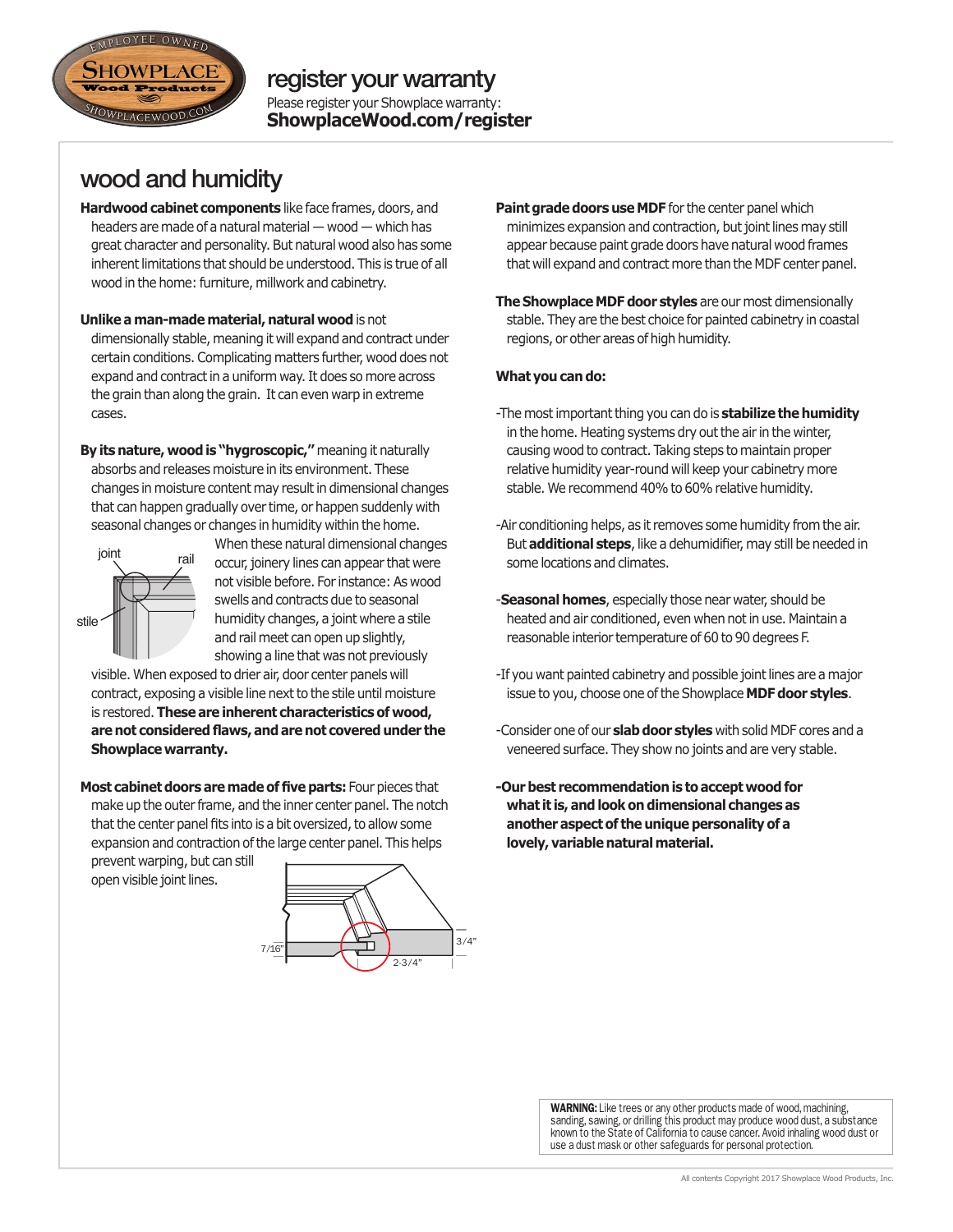

### Please register your Showplace warranty: **ShowplaceWood.com/register** register your warranty

cabinetry care

- Showplace Wood Products cabinetry is designed and crafted to stand up to rigorous daily use. No special or unique care is required. Simple common sense precautions and practices will keep it looking great for years to come:
- **Darkening:** Remember that all woods naturally darken with age. There is no preventative for this process, and it should be accepted as part of wood's natural character. Woods subjected to prolonged direct sunlight will darken faster.
- **Dimensional changes:** Since wood is a naturally-porous material, it will absorb and release moisture, causing unavoidable swelling and shrinking. This can cause dimensional changes, and in larger pieces, can result in minor warping. These dimensional changes are often related to changing seasons, and may reverse themselves as seasons change again. There is no preventative for this process, and it should be accepted as part of wood's natural character.
- **Horizontal surfaces:** If your cabinetry uses finished wood for horizontal surfaces, remember some commonplace precautions: Do not slide items across the surface. Rather, pick them up and set them down. Make sure plants are in pots that will not seep water onto the wood, and take care that leaves do not touch the wood. Use coasters under glasses, and hot pads under pots and pans. Never set synthetic materials like rubber or plastic directly on the wood. The synthetic chemicals can damage the finish. Likewise, inks from printed materials can transfer into the finish.
- **Drawers and interiors:** Drawer glides and hinges should need no periodic maintenance or lubrication. Showplace interiors and standard shelves have a durable urethane-coated surface that cleans up easily with soap and water. When cleaning interiors, be careful to avoid excess water that can make its way into the interior joinery.
- **Surface damage:** Touch up those inevitable nicks and scratches with a Showplace touch-up kit. Kits are available from your Showplace dealer, and include instructions.
- **Curing time:** Showplace Wood Products uses the highest quality Sherwin-Williams SHER-WOOD® stains, sealers and topcoats providing high performance and a long lasting, enduring finish. All SHER-WOOD® finishes require a period of curing to take place, approximately 30 days, so the film can achieve its full performance properties.



- **Dusting:** Cabinets, like fine furniture, should be dusted or vacuumed periodically. Always dust with a polish-moistened or damp cloth, as dry dusting may scratch the surface. Follow the grain of wood when dusting. Wiping across the grain could cause scratches to appear if the dust contains grit.
- **Cleaning:** There are three basic types of furniture care products: silicones, waxes and polishes. While silicone cleaners offer a high degree of shine, the silicone seeps into even the highest quality finishes, creating a barrier that will not accept stain or finish. This makes it virtually impossible to refinish or touch up when it may be required. All SHER-WOOD® catalyzed finishes are durable and hard enough that in most cases they do not require any wax. Waxes should be avoided because their regular use may result in buildup of a wax film on the surface. This buildup can attract dirt, smoke and other pollutants in the air, resulting in smudges and streaks. Also, many waxes contain grit that may permanently damage the surface if used improperly. Polishes are a better choice than wax. Polishes contain detergents to clean the dirt, and emulsifiers to give the polish body to clean and last longer. Mineral oil is left behind as a barrier for dirt and moisture while leaving no wax or silicone residue.
- **Please be aware** that the Showplace warranty does not apply to finishes that are exposed for prolonged periods of time to tobacco smoke and/or other smoke sources.

### **Basic care tips:**

- •Wipe up spills, splatters and water spots as they occur. Keep cabinets dry.
- •Clean as needed with a soft, lint-free cloth. Use mild detergent or soap and warm water. Dry surfaces immediately with a soft cloth.
- •Avoid using a dishcloth or sponge, which could contain remnants of grease or detergents. Do not use products with bleach, ammonia or abrasive additives.
- •Never use scouring pads, steel wool or powdered cleaners.
- •Do not allow oven cleaners to come in contact with wood finishes.
- •Avoid placing small kitchen appliances where heat is directed onto cabinet surfaces.
- •Avoid draping damp clothes or dish towels over cabinet doors. Excessive moisture can cause permanent damage.

WARNING: Like trees or any other products made of wood, machining, sanding, sawing, or drilling this product may produce wood dust, a substance known to the State of California to cause cancer. Avoid inhaling wood dust or use a dust mask or other safeguards for personal protection.